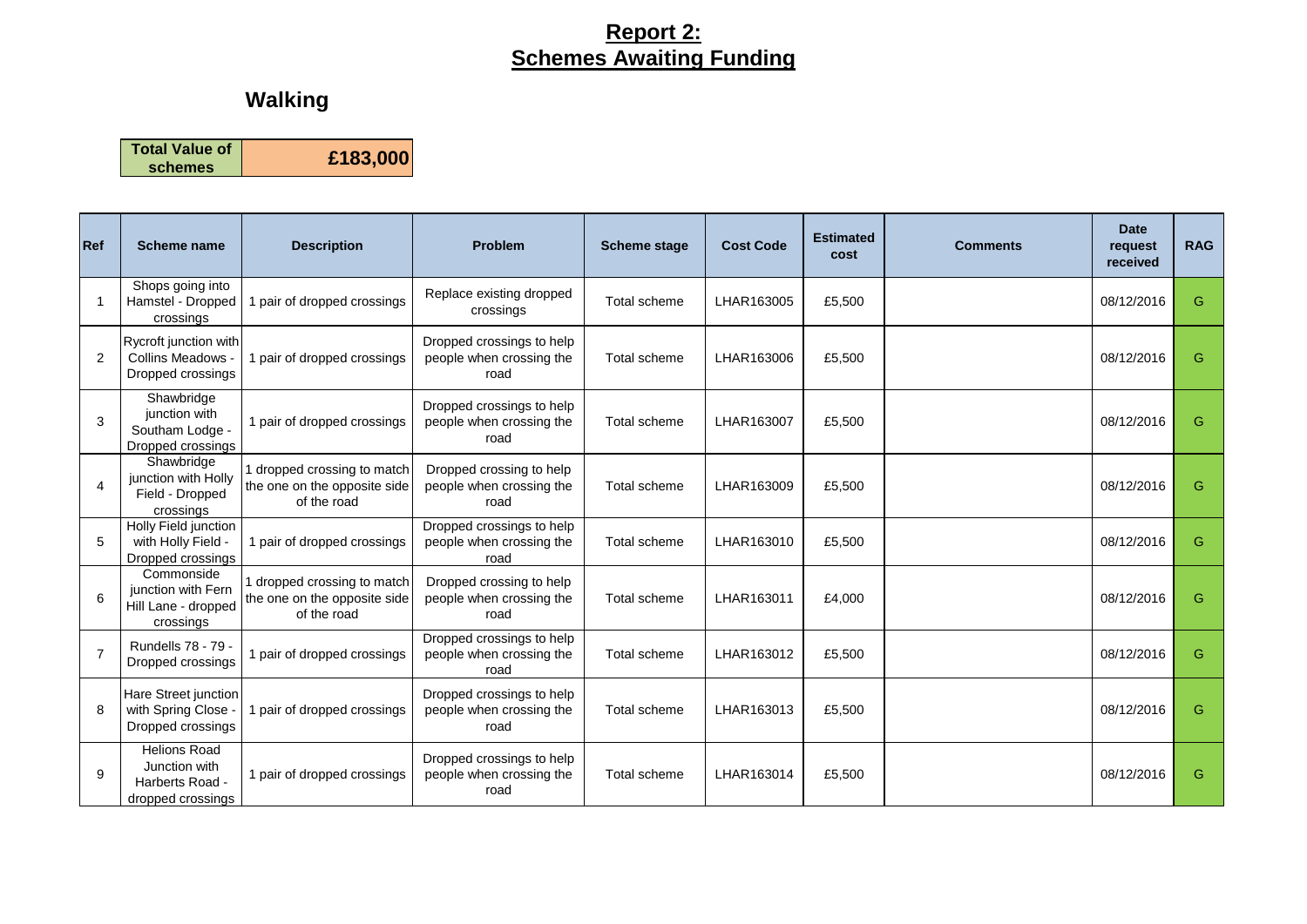### **Report 2: Schemes Awaiting Funding**

# **Walking**

**Total Value of schemes £183,000**

| Ref | Scheme name                                                                    | <b>Description</b>                                                    | Problem                                                                                                                                     | <b>Scheme stage</b> | <b>Cost Code</b> | <b>Estimated</b><br>cost | <b>Comments</b>                                          | <b>Date</b><br>request<br>received | <b>RAG</b> |
|-----|--------------------------------------------------------------------------------|-----------------------------------------------------------------------|---------------------------------------------------------------------------------------------------------------------------------------------|---------------------|------------------|--------------------------|----------------------------------------------------------|------------------------------------|------------|
| 10  | Willowfield junction<br>with Tendring Road<br>- Dropped<br>crossings           | 2 x pairs of dropped<br>crossings                                     | Dropped crossings to help<br>people when crossing the<br>road                                                                               | Total scheme        | LHAR163015       | £9,500                   |                                                          | 08/12/2016                         | G          |
| 11  | Maunds Hatch<br>junction with<br>Maunds Hatch -<br>Dropped crossings           | 1 pair of dropped crossings<br>in the vicinity of the Co-Op           | Dropped crossings to help<br>people when crossing the<br>road                                                                               | Total scheme        | LHAR163019       | £5,500                   |                                                          | 09/12/2016                         | G          |
| 12  | <b>Tendring Road</b><br>junction with<br>Partridge Road -<br>Dropped crossings | 1 pair of dropped crossings                                           | Dropped crossings to help<br>people when crossing the<br>road                                                                               | Total scheme        | LHAR163021       | £5,500                   |                                                          | 22/12/2016                         | G          |
| 13  | Tawney's Road<br>junction with The<br>Fairways - Dropped<br>crossings          | 1 pair of dropped crossings                                           | Dropped crossings to help<br>people when crossing the<br>road                                                                               | Total scheme        | LHAR163023       | £6.500                   |                                                          | 01/02/2017                         | G          |
| 14  | Waterhouse Moor -<br>Dropped crossings                                         | Request for 2 x pairs of<br>dropped crossings down<br>Waterhouse Moor | Dropped crossings to help<br>people when crossing the<br>road                                                                               | Total scheme        | LHAR163026       | £11.000                  |                                                          | 28/02/2017                         | G          |
| 15  | Finchmoor -<br>Dropped crossings                                               | Request for additional<br>dropped crossings down<br>Finchmoor         | Dropped crossings to help<br>people when crossing the<br>road                                                                               | Total scheme        | LHAR163028       | £30,000                  |                                                          | 08/09/2017                         | G          |
| 16  | <b>Harberts Road</b><br>junction with Fourth<br>Avenue                         | Request to improve the<br>current pedestrian refuge                   | The current pedestrian<br>refuge is restricted for<br>pedestrians as there is a<br>high mast beacon in the<br>middle                        | Validation          | LHAR163030       | N/A                      | The validation has recommended<br>that this not proceed. | 28/02/2017                         | R.         |
| 18  | <b>Entrance to Church</b><br>Gate School -<br>Dropped crossings                | 1 pair of dropped crossings                                           | The entrance to the school<br>has no dropped crossings<br>making it difficult for people<br>pushing a pram/ wheelchair<br>to cross the road | Total scheme        | LHAR163003       | £4,000                   |                                                          | 08/12/2016                         | G          |